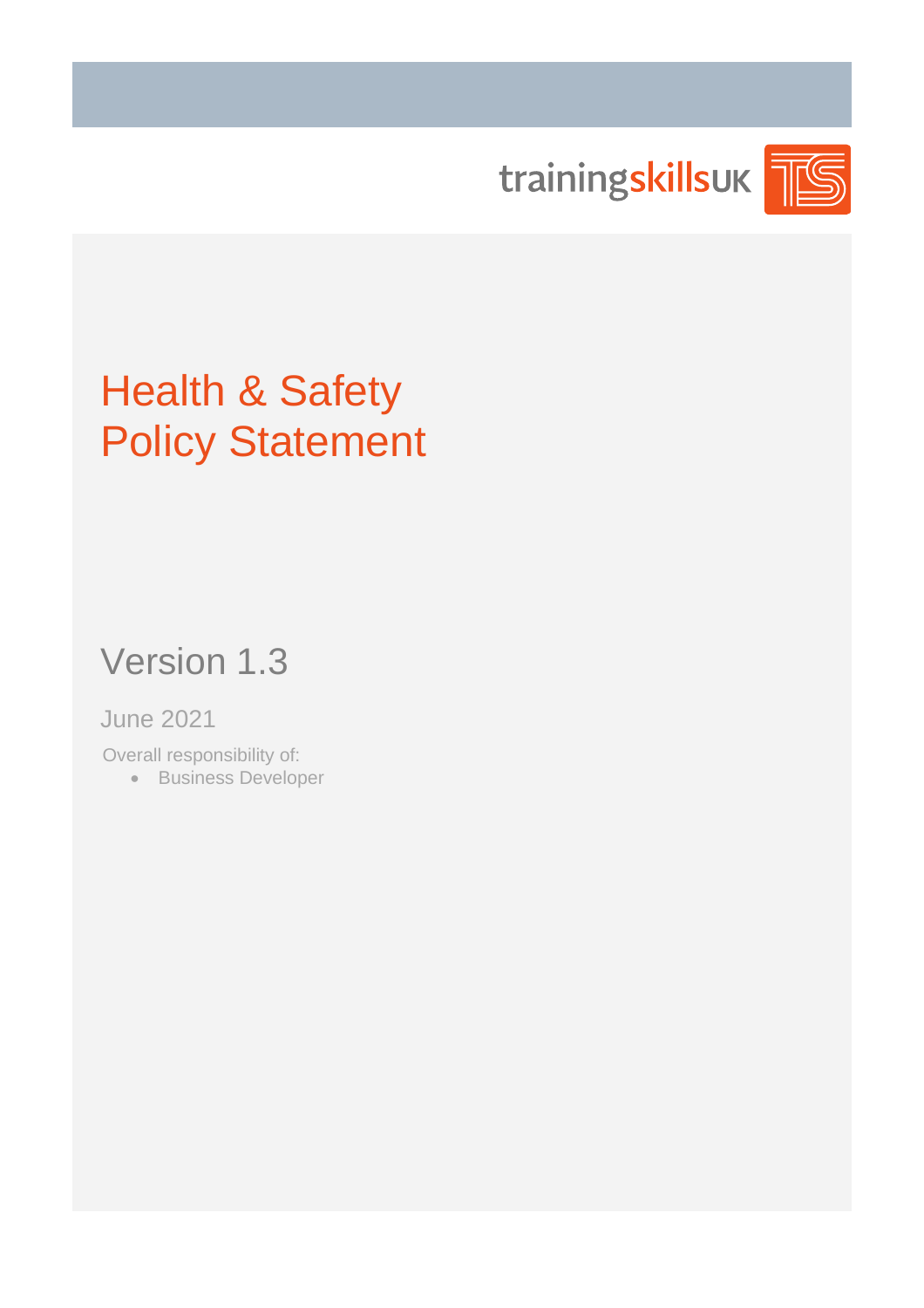

#### Health & Safety Policy Statement

Health and Safety at Work Act 1974

Our statement of general policy in relation to Health and Safety is:

#### **TRAINING SKILLS UK**

#### **22 Bruton Street, London W1J 6QE**

- To provide adequate control of the health and safety risks arising from our work activities
- To consult with our employees and learners on matters affecting their health and safety
- To provide and maintain safe equipment
- To provide information, instruction and supervision for employees and learners
- To ensure all employees and learners are competent to do their tasks, and to give them adequate training
- To prevent accidents and cases of work-related ill health
- To maintain safe and healthy working conditions
- To review and revise this policy as necessary at regular intervals

#### Signed:

Date:………05.10.2020……………………………….. Review date: …………05.10.2021………………………………………

 **Name of Document:** Health & Safety Policy Statement – Version 1.3 – Overall responsibility of: Business Developer **Last reviewed date:** Jun 2021 – **Next review date:** Oct 2021

Page **2** of **8**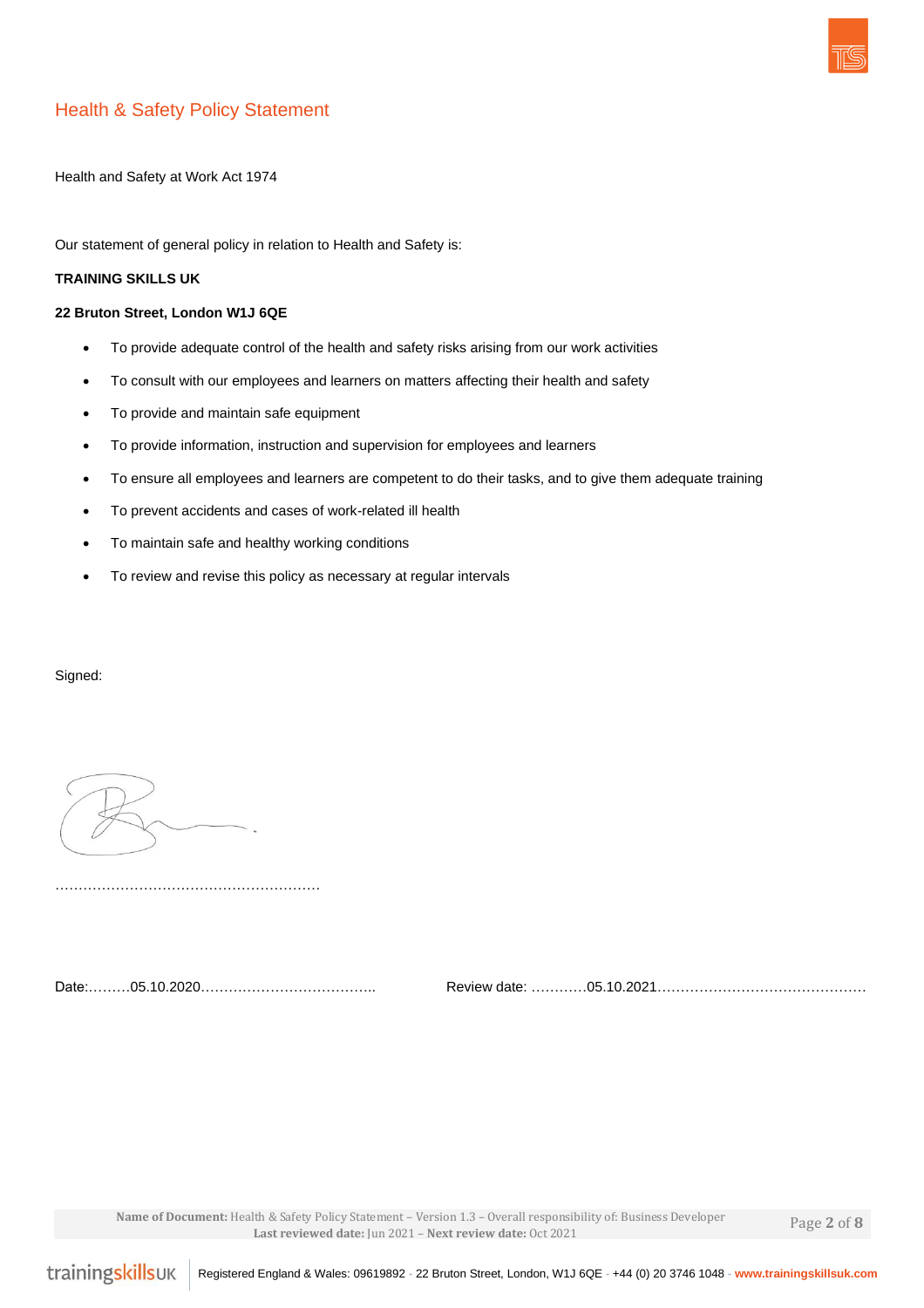

#### **Health and Safety Management Process**

Training Skills UK believes that consideration of the health, safety and welfare of staff is an integral part of the management process. The provision of the Health and Safety at Work Act, associated Codes of Practice and E.C. Directives will be adopted as required standards within Training Skills UK. Responsibility for Health, Safety and Welfare matters shall be explicitly stated in management job descriptions.

Training Skills UK requires managers to approach Health, Safety and Welfare in a systematic way, by identifying hazards and problems, planning improvements, taking executive action and monitoring results so that the majority of Health, Safety and Welfare needs will be met from locally held budgets as part of day-to-day management, although many Health and Safety problems can be rectified at little additional cost.

For major additional expenditure, cases of need will be submitted by managers to the Director.

If unpredictable Health and Safety issues arise during the year, the Board of Directors must assess the degree of risk, in deciding the necessary resources and actions to commit to addressing these issues.

#### **Management Responsibilities**

This policy has been prepared and published under the requirements of Health and Safety legislation. The purpose of the policy is to establish general standards for health, safety and welfare at work and to distribute responsibility for their achievement to all managers, supervisors, and other employees through the normal line management processes.

The Health & Safety Officer is Colette Sullivan, whilst overall and final responsibility for health and safety is that of Kashmir Abalos.

The Health & Safety Representative is responsible for ensuring that the policy is widely communicated and that its effectiveness is monitored. Training Skills UK's robust Health and Safety Policies must be regularly reviewed to ensure so far as is reasonably practicable:

- That the declared statement of the Health and Safety at Work Policy is achieved
- That all employees within Training Skills UK are made fully aware that health and safety is regarded as having equal ranking with other management responsibilities

The Health and Safety at Work Policy is reviewed regularly and any changes are brought to the attention of Kashmir Abalos and all appointed Health and Safety Representatives at each site.

Day-to-day responsibility for ensuring this policy is put into practice is delegated to Colette Sullivan**.**

To ensure that health and safety standards are maintained / improved, the following people have responsibility in the following areas: Colette Sullivan **First Aid (Appointed Person)**

Consultation with employees is provided by:Kashmir Abalos

The appointed Managers are wholly accountable to the Board of Directors, Ben Ocloo and Kevin Nylander, for the implementation and monitoring of the policy within the area of their specified responsibility.

Appointed Managers will ensure that regular Safety Audits are carried out within their Departments, covering premises, workplaces and work activities throughout the sphere of their operations.

Assigned Managers will support, consult and co-operate in developing, educating and encouraging a health and safety culture throughout their departments and effectively be working towards Training Skills UK's overall strategy on Health and Safety.

#### **Health and Safety Representative**

The Health and Safety Representative is a nominated manager responsible for co-ordinating effective health and safety policies and controls across the organisation.

The Health and Safety Representative is responsible for:

 **Name of Document:** Health & Safety Policy Statement – Version 1.3 – Overall responsibility of: Business Developer **Last reviewed date:** Jun 2021 – **Next review date:** Oct 2021

Page **3** of **8**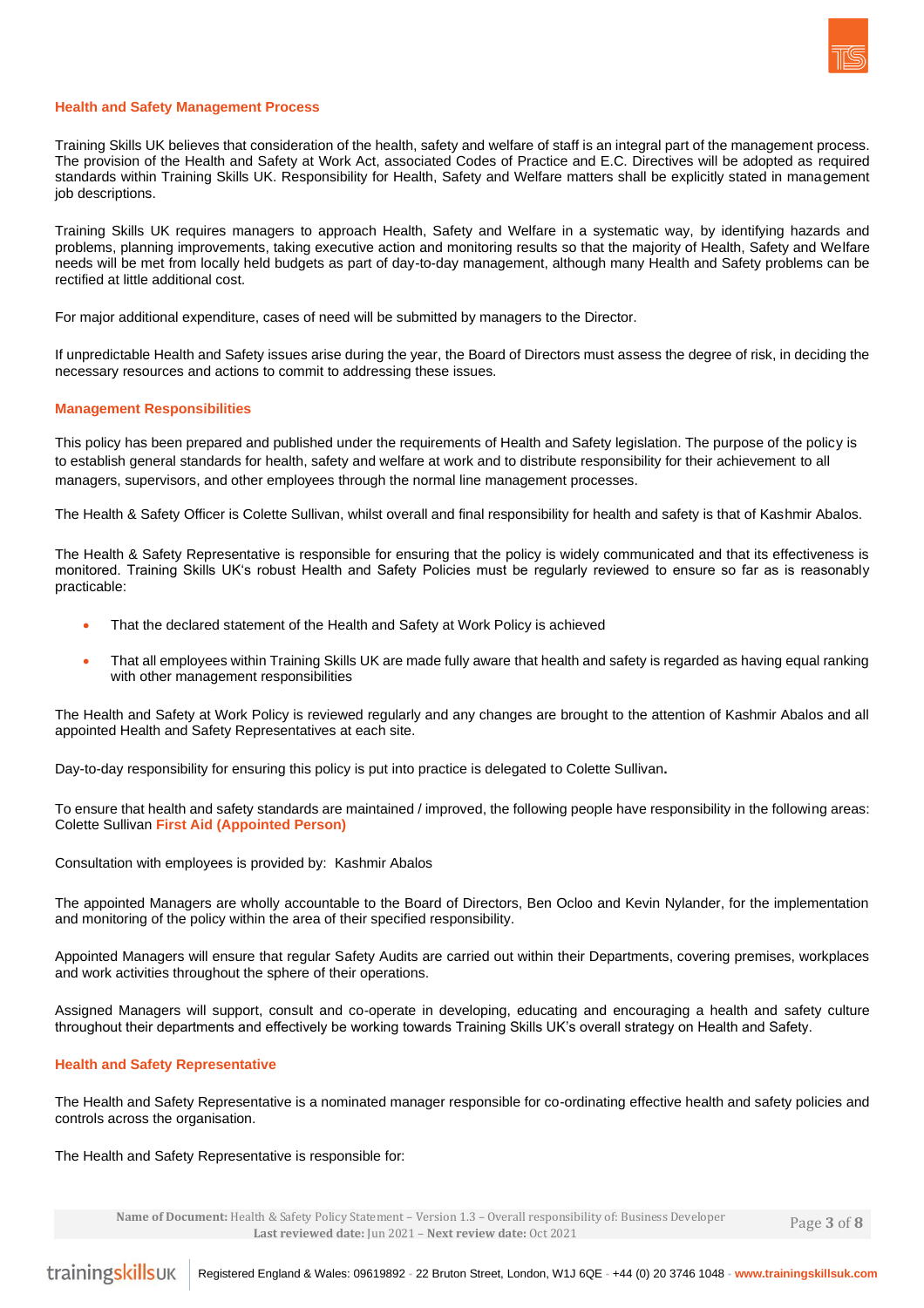

- the production and maintenance of Training Skills UK's policy and ensuring that all guidelines are consistent with the policy;
- its application;
- monitoring and reporting on the effectiveness of the policy;
- the provision of general advice about the implication of the law;
- the identification of health and safety training needs. The Health and Safety Representative also acts on behalf of the Board of Directors, as Training Skills UK's formal link with the Health and Safety Executive, Environment Health Departments and other external agencies;
- the production and maintenance of Health and Safety Codes of Practice for each aspect of the services within Training Skills UK.

#### **Responsibilities for Specific Workplaces**

The Health & Safety Representative will ensure, as far as is reasonable and practicable the health, safety, security and welfare of all persons employed by Training Skills UK. It is the responsibility of all employees to accept their personal involvement in the practical application of this Health and Safety policy. However, a Health and Safety Representative must be appointed at each site so as to ensure all procedures are adhered to.

Any problems with equipment will be reported to Colette Sullivan**.**

The Health and Safety Law poster is displayed in all Training Skills UK premises.

First aid equipment is located at all premises and is clearly marked.

The accident book is kept at the front of the office.

All employees and learners must:

- Co-operate with supervisors and managers on health and safety matters
- Not interfere with anything provided to safeguard their health and safety
- Take reasonable care of their own health and safety
- Report all health and safety concerns to an appropriate person (as above)

Risk assessments will be undertaken by Health and Safety Representatives at each site, managed by Kashmir Abalos.

The findings will be reported to Ben Ocloo and Kevin Nylander, in the case of employed learners, to their employer.

Actions to remove/control risks will be approved by Kashmir Abalos, or the learner's employer, who will also be responsible for ensuring actions required are implemented.

#### **Records, Statistics and Monitoring**

Training Skills UK will operate systems for recording, analysis and presentation of information about accidents, hazard situations and untoward occurrences. Advice on systems will be provided by the Health and Safety Representative, in conjunction, where appropriate with specialist advisory bodies for example local Environmental Health Departments, and the responsibility for the operation of these systems rests with managers and supervisors at all levels. Information obtained from the analysis of accident statistics must be acted upon and, where necessary, bids for additional expenditure made to the Director.

#### **Reports to the Health and Safety Executive**

The responsibility for meeting the requirements of the Reporting of Injuries, Diseases and Dangerous Occurrences Regulations 1985 to the Health and Safety Executive shall rest with the Board of Directors, as delegated to the Health and Safety Representatives.

#### Kashmir Abalos and Colette Sullivan are responsible for reporting incidents.

 **Name of Document:** Health & Safety Policy Statement – Version 1.3 – Overall responsibility of: Business Developer **Last reviewed date:** Jun 2021 – **Next review date:** Oct 2021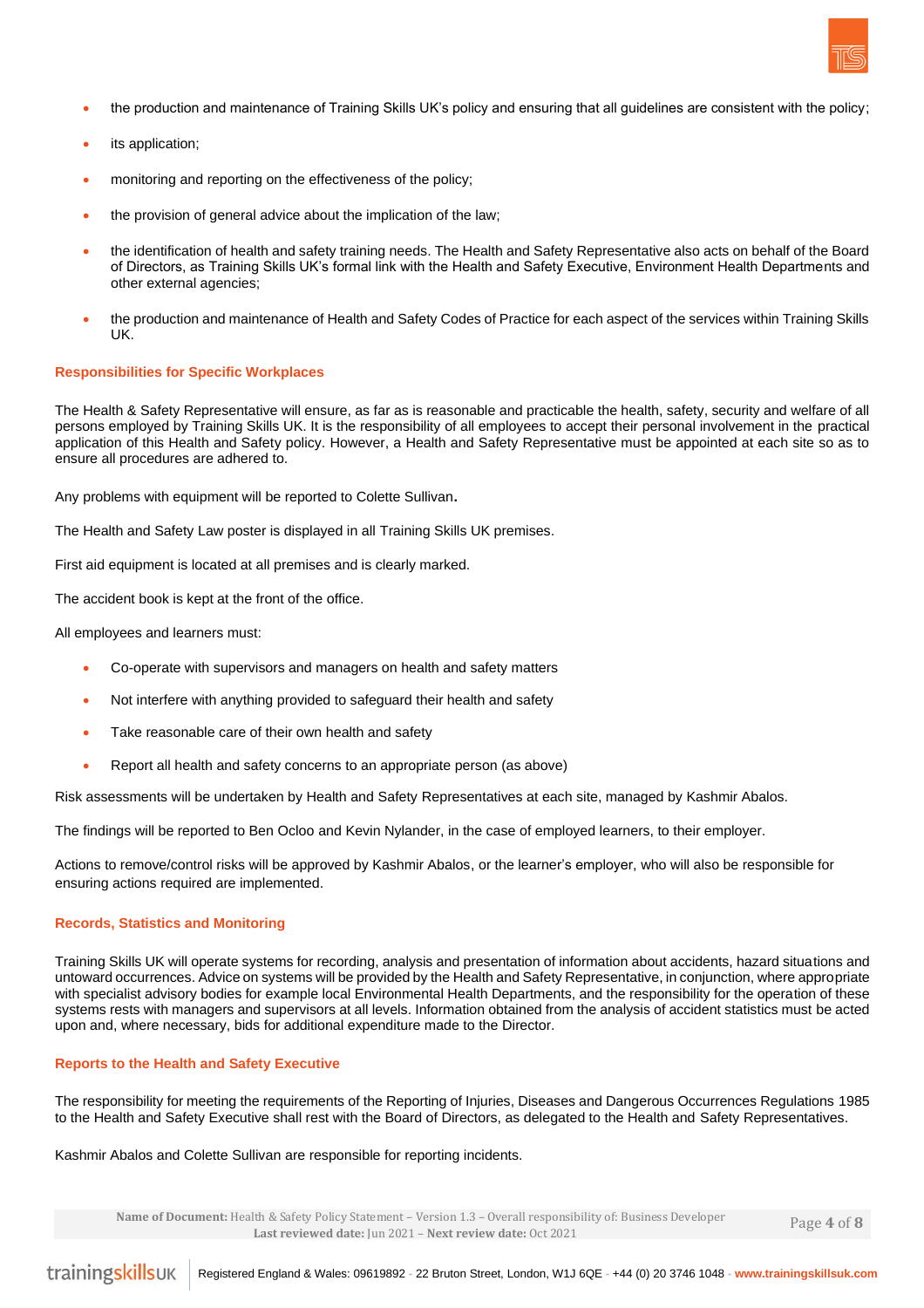

#### **Risk Assessments**

Training Skills UK will make a suitable and sufficient assessment of the risks to which employees are exposed whilst they are at work and also to the health and safety og others affected by our activity.

Training Skills UK will maintain records of all risk assessments carried out, which will be held by the Health and Safety Management Team. Risk assessments will record sufficient details to satisfy the legislative requirements. If circumstances change the assessment will be reviewed and modified as necessary.

#### Workplace Risk Assessment

Work assessments are carried out on an annual basis by Training Skills UK Risk Management Team (led by Kashmir Abalos, Head of Risk Management) at all premises in the following area:

- General Office Duties
- **Fire Safety**
- First Aid
- Use of Display Screen Equipment (Computer) Workstations
- Home Working
- **Manual Handling**
- Hazardous Substances
- Safe Driving

A responsible person will be assigned to implement outstanding control measures/actions as a result of risk assessment, and a programme of monitoring and review will take place. A deadline will be identified for the completion of each outstanding action and review date.

Training Skills UK will take all preventative and protective measures necessary as identified in the risk assessment and apply the following principles:

- a. If possible to avoid the risk altogether
- b. Combat risks at source
- c. Wherever possible, adapt work to the individual
- d. Take advantage of technological and technical progress
- e. Form a coherent policy and approach
- f. Give a priority to those measures, which protect the whole workplace

#### **Individual Risk Assessments**

Individual assessment will be completed for pregnant, new and nursing mothers, young employees and persons with specific disabilities; addressed by the Manager and the appointed competent person as required.

Pregnant, New/Nursing Mother's Assessment will be undertaken upon notification of a worker becoming pregnant or a new or nursing mother returning to work. All activities being undertaken will be assessed and re-assessed on a regular basis throughout the condition. Hazards to be assessed include:

- Working with unhealthy substances
- Violent or stressful environments
- Manual Handling
- Confined working space
- Using an unsuitable workstation

Identified risks will be controlled, or exposure reduced to a level no higher than the level of risk to be expected outside the workplace. Expectant mothers must consult with their own doctor as appropriate.

Young People Assessment will be undertaken when engaging the services of persons under the age of 18. The assessment will take into account their immaturity, inexperience and their lack of perception of danger, the nature of the work activities and any particular hazards. Where the person is under the school leaving age, the referring learning organisation will be notified of the outcome of the risk-assessment and the control measures that are or will be put in place.

 **Name of Document:** Health & Safety Policy Statement – Version 1.3 – Overall responsibility of: Business Developer **Last reviewed date:** Jun 2021 – **Next review date:** Oct 2021

Page **5** of **8**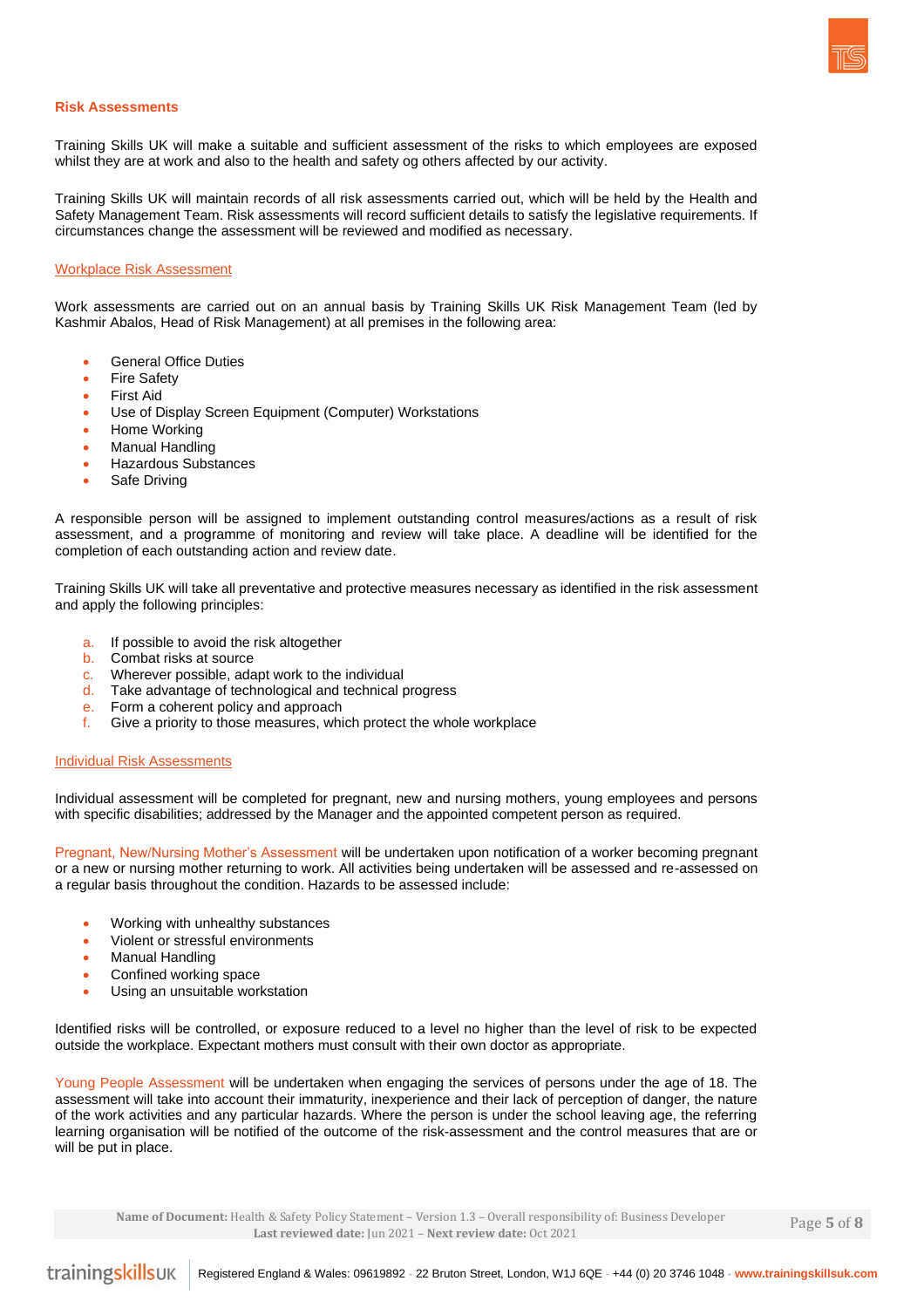

Homeworker Risk Assessments will be carried out on an annual basis for all Home Workers covering use of premises, insurance, accident reporting, equipment and general safety guidance.

Driver Risk Assessments will be conducted for all staff who use their own vehicles for business use, and will be revisited on an annual basis. This will include ensuring staff are fully compliant with the Safe Driving policy vehicle maintenance and checks, mobile phones and general safety tips for driving when on company business.

Off-site assessments will be carried out for each venue in which Training Skills UK provides, or plans to provide, off-site delivery events/learning/placements, to ensure events are safe for members, visitors, staff and others. The health and safety arrangements for each site will be reviewed so as to ensure adequate provision of service, facilities (including access) and emergency co-ordination arrangements. Consideration will be given to special circumstances and effects.

In all cases, Risk Assessments and associated Action Plans will be the responsibility of the Health & Safety Management Team.

#### **Specialist Advisory Bodies**

Certain bodies and the individual members of those bodies have always had a Health and Safety role, most notably, the Health & Safety Executive, or local Environmental Health Departments. If further specialist advice is required, this may be obtained by Managers from expert individuals or bodies outside of Training Skills UK.

#### **The Occupational Health Service**

It is the policy of Training Skills UK to provide Occupational Health Services for all staff. Such services are provided confidentially to the individual employee and include counselling on Health and associated matters, investigation of hazards and accidents, environment studies, health interviews and employment medicals.

#### **First Aid**

It is the policy of Training Skills UK to make provision for First Aid and the training of 'First Aiders' in accordance with the First Aid Regulations (1982). The Health and Safety Representative is responsible for ensuring the Regulations are implemented and for identifying training needs.

#### **Fire**

The Board of Directors is responsible for ensuring that staffs receive adequate fire training, and that nominated fire officers are designated in all Company premises.

In addition, the Company will nominate a Fire Officer (this may be the Health and Safety Representative or this may be an external body to the Company) to:

- report and advise on the standard of fire safety in the Company's premises and the standard of fire training of its staff;
- undertake overall responsibility for fire training;
- assist in the investigation of all fires in the Company's premises and to submit reports of such incidents.

Fire equipment is maintained regularly. Training Skills UK arranges testing and drills and has a Fire Risk Assessment & Procedure in place.

#### **Condemnation and Disposal of Equipment**

Procedures for the, condemnation and disposal of equipment are set out in the Training Skills UK's Standing Financial Instructions. Managers introducing new equipment should have new equipment checked by the Health and Safety Representative.

#### **Food Hygiene**

The Health and Safety Representatives shall be responsible for any food acquisition, storage, processing and serving, and staff induction and training. In addition, the Health and Safety Representative shall be responsible for ensuring that these functions are

 **Name of Document:** Health & Safety Policy Statement – Version 1.3 – Overall responsibility of: Business Developer **Last reviewed date:** Jun 2021 – **Next review date:** Oct 2021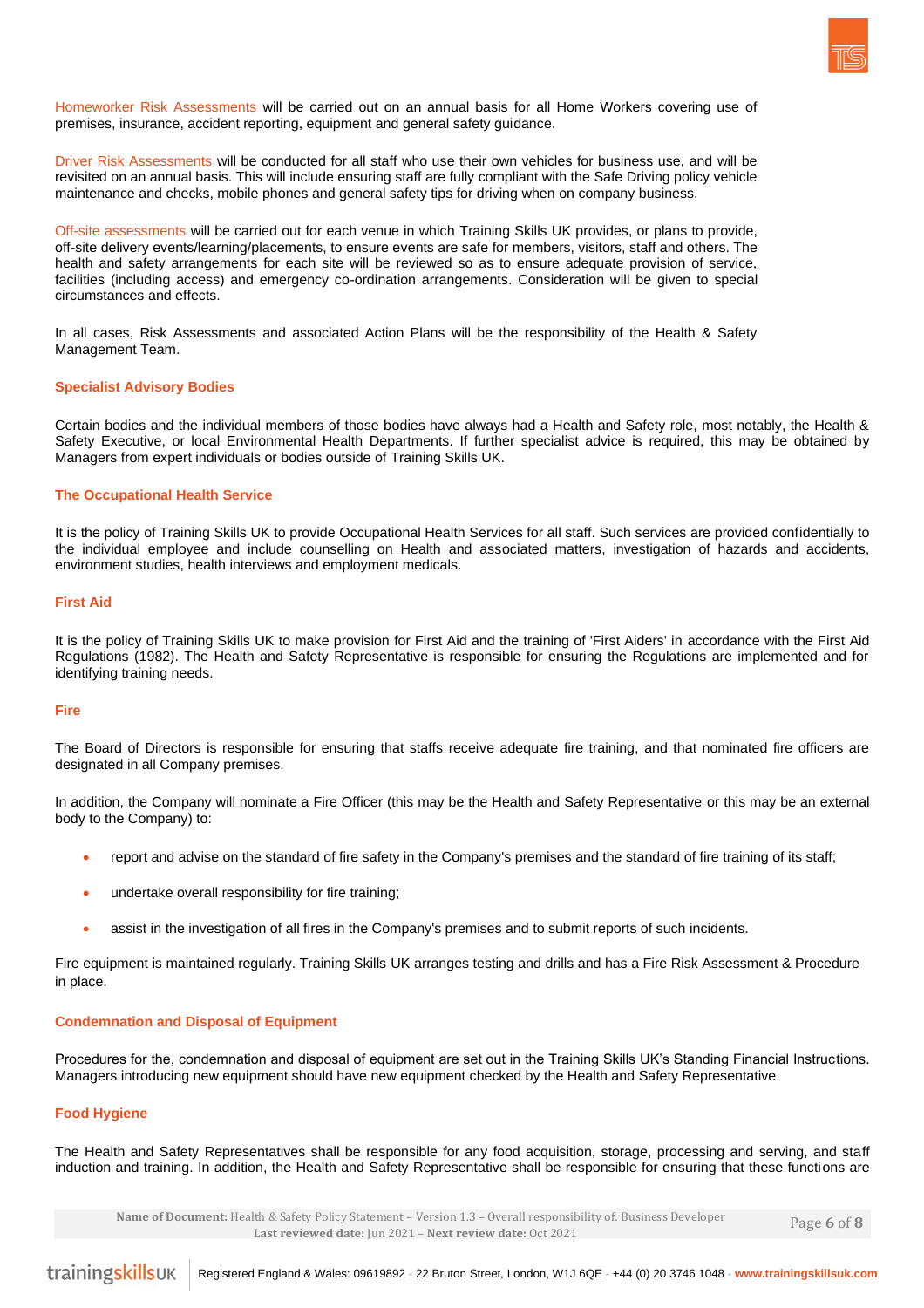

undertaken to the necessary legal standards. Any suspected outbreak of food poisoning or other unexplained and possibly food related incidents must be reported to the Health & Safety Representative.

#### **Lifting and Handling**

Managers are responsible for informing staff of safe lifting techniques. The Health and Safety Representative will identify specific training needs. The Health and Safety Manager will ensure training in lifting and handling is provided to staff.

#### **Non-smoking on Company Premises**

In line with legislation, Training Skills UK has agreed that there will be no smoking in its buildings. The overall aim is to reduce smoking and so save life, reduce risk of fire, prevent unnecessary illness and chronic disability. The rules relating to smoking are available from the Health and Safety Representative.

#### **Control of Substances Hazardous to Health**

The Control of Substances Hazardous to Health Regulations (COSHH) requires Training Skills UK to identify those substances which are in use and which are hazardous to health (as legally defined) and to assess the risk of those substances. Training Skills UK must also provide and use controls to prevent exposure to substances hazardous to health; maintain controls by monitoring exposure or by health surveillance of employees; and provide information, instruction and training for employees on all these matters. The appointed Health and Safety Representative is responsible for implementing these Regulations.

#### **Computer Installations and Visual Display Units**

All new computer installations must adhere to the British Standard Specifications and comply with the Health and Safety (Display Screen Equipment) Regulations 1992. All new employees operating VDUs are issued with a copy of the Health and Safety Executive Booklet entitled 'Working with VDUs'. New employees who regularly use VDUs will be required to undergo sight screening.

#### **Control of Working Time**

Training Skills UK is committed to the principles of the Working Time Regulations (1998). No member of staff is expected to work more than 48 hours per week (including overtime) unless there are exceptional circumstances. Similarly, all other requirements of the regulations e.g. in relation to breaks, night workers etc. will be complied with.

#### **Health and Safety and the Individual**

The Health and Safety at Work Act requires each employee 'to take reasonable care for the Health and Safety of himself/herself and of other persons who may be affected by their acts and omissions' and co-operate with management to enable management to carry out their responsibilities under the Act. Employees have equal responsibility with Training Skills UK for Health and Safety at Work.

The refusal of any employee to meet their obligations will be regarded as a matter to be dealt with under the Disciplinary Procedure. In normal circumstances counselling of the employee should be sufficient. With a continuing problem, or where an employee leaves them self or other employees open to risk or injury, it may be necessary to implement the formal stages of the Disciplinary Procedure.

#### **People Working on Company Premises Not Employed by the Company**

Persons working in Training Skills UK premises who are employed by other organisations are expected to follow Company Health and Safety Policies with regard to their personal safety and their method of work. This responsibility will be included in contracts or working arrangements. Similarly, seconded Company employees working in other host premises will be expected to follow the host employers Health and Safety Policy.

#### **Visitors and Members of the Public**

Training Skills UK wishes to ensure that as far as is reasonably practicable, the Health, Safety and Welfare of visitors to Company establishments will be of the highest standard.

Any member of staff who notices persons acting in a way, which would endanger other staff, should normally inform their Head of Department. If the danger is immediate, common sense must be used to give warning, call for assistance or give aid as necessary. It is equally important not to over-react to a situation.

 **Name of Document:** Health & Safety Policy Statement – Version 1.3 – Overall responsibility of: Business Developer **Last reviewed date:** Jun 2021 – **Next review date:** Oct 2021

Page **7** of **8**